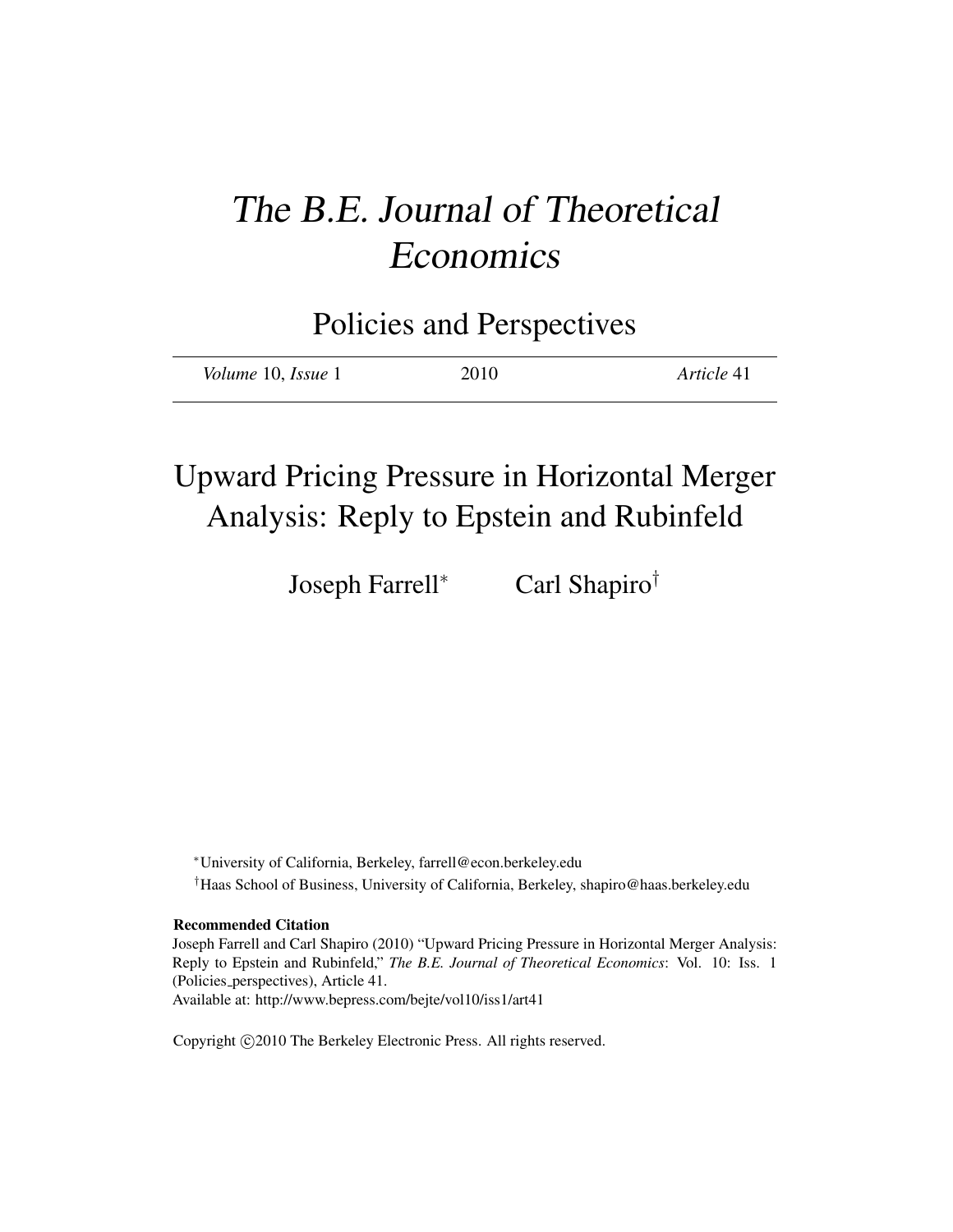## Upward Pricing Pressure in Horizontal Merger Analysis: Reply to Epstein and Rubinfeld

Joseph Farrell and Carl Shapiro

#### Abstract

We reply here to a comment by Epstein and Rubinfeld to our paper on the antitrust evaluation of horizontal mergers.

KEYWORDS: antitrust, mergers, oligopoly, unilateral effects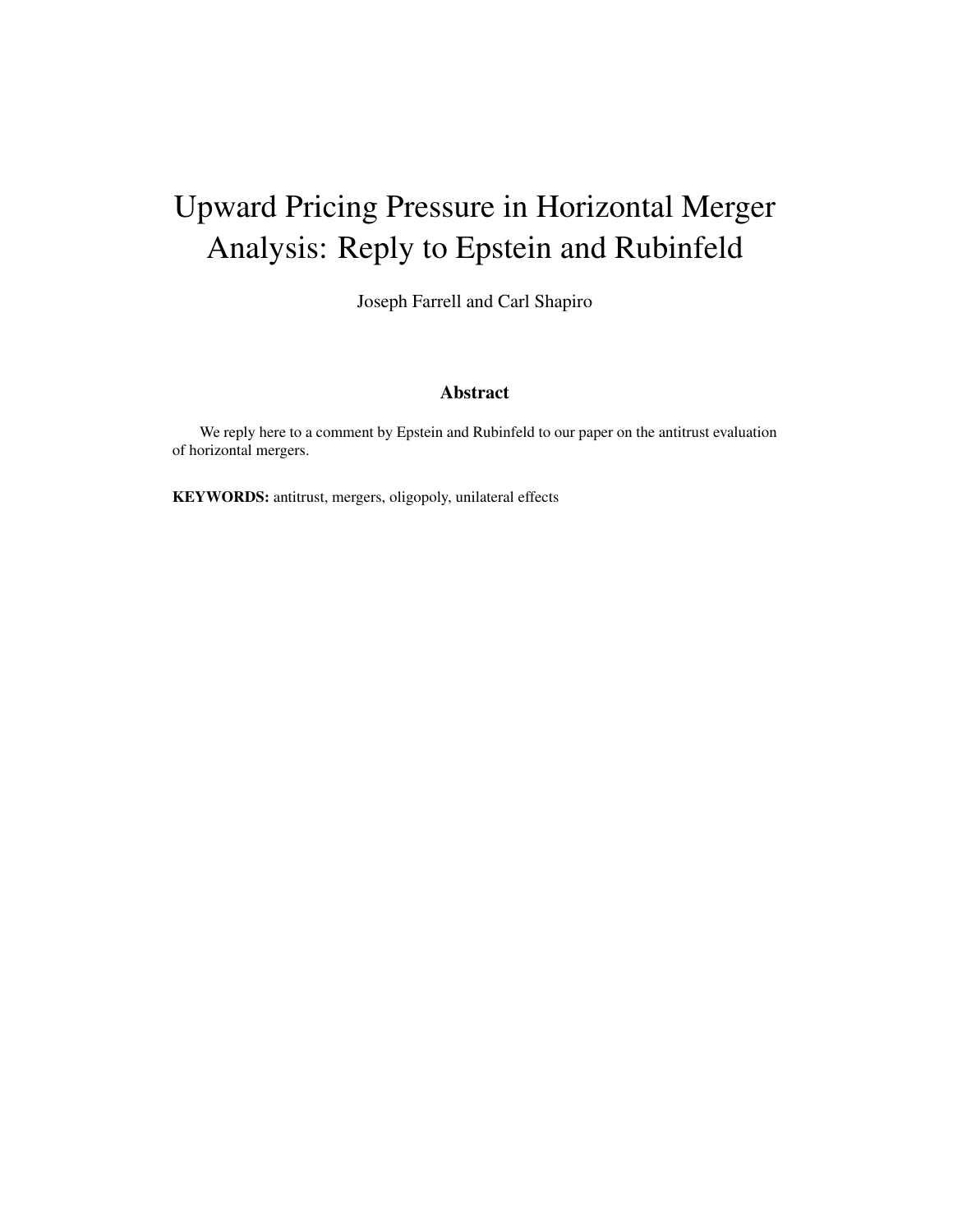Roy Epstein and Dan Rubinfeld (ER) recently commented on our article about using measures of upward pricing pressure, or "UPP," to analyze the price effects of horizontal mergers involving differentiated products.<sup>1</sup>

ER agree with us (and, we believe, with most economists) that it is desirable to diagnose unilateral price effects using simplified methods that are well-grounded in economics and not necessarily based on market definition and market shares. As ER state, "in mergers involving differentiated products, it is sensible to employ methodologies such as UPP that do not require a market definition. Instead, one can ask directly whether prices are likely to increase." Relative to traditional concentration-based methods, therefore, we are in accord.

Within that economic consensus, however, we think that some of ER's comments on UPP and on its relationship with merger simulation reflect misunderstandings. In particular, they overstate the links between UPP and Bertrand competition, and overstate UPP's information requirements relative to merger simulation.

## **1. The UPP Approach and Bertrand Behavior**

UPP analysis does not, as ER assert (p. 9), "rely on the computation of a postmerger Bertrand equilibrium", nor does it lead to such a computation.<sup>2</sup> ER also state (p. 3) that "[t]he UPP methodology…assumes that pre-merger prices in the industry are determined by a Bertrand equilibrium." One can indeed conveniently present UPP in that widely accepted framework (and parts of our article did so). However, its basic logic does not depend on that assumption, although unsurprisingly the quantitative measure will vary if one knows how industry conduct departs from Bertrand.

UPP's *fundamental* assumptions are very mild and general. First, when a firm sells substitute Products 1 and 2, sales of Product 1 cannibalize to some degree the sales and profits of Product 2; UPP assumes that multi-product firms (and specifically the merged firm) recognize such cannibalization as a pecuniary (opportunity) cost of selling incremental units of Product 1. Second, UPP assumes that when a product's marginal cost rises, there is a real risk that its price will rise too (or, more broadly, that the seller will respond in a way that harms customers). $3$ 

<sup>&</sup>lt;sup>1</sup> See Epstein and Rubinfeld (2010) and Farrell and Shapiro (2010a).

 $2^2$  Schmalensee (2009) and Farrell and Shapiro (2010b) discuss whether it is more informative to undertake a simplified merger simulation or to calculate UPP. 3

<sup>&</sup>lt;sup>3</sup> The rate at which increases in marginal costs are passed-through to higher prices depends upon the curvature of demand. An increase in costs can leave price unchanged if there is a sufficiently large kink in demand at the current price, with demand much more elastic for price increases than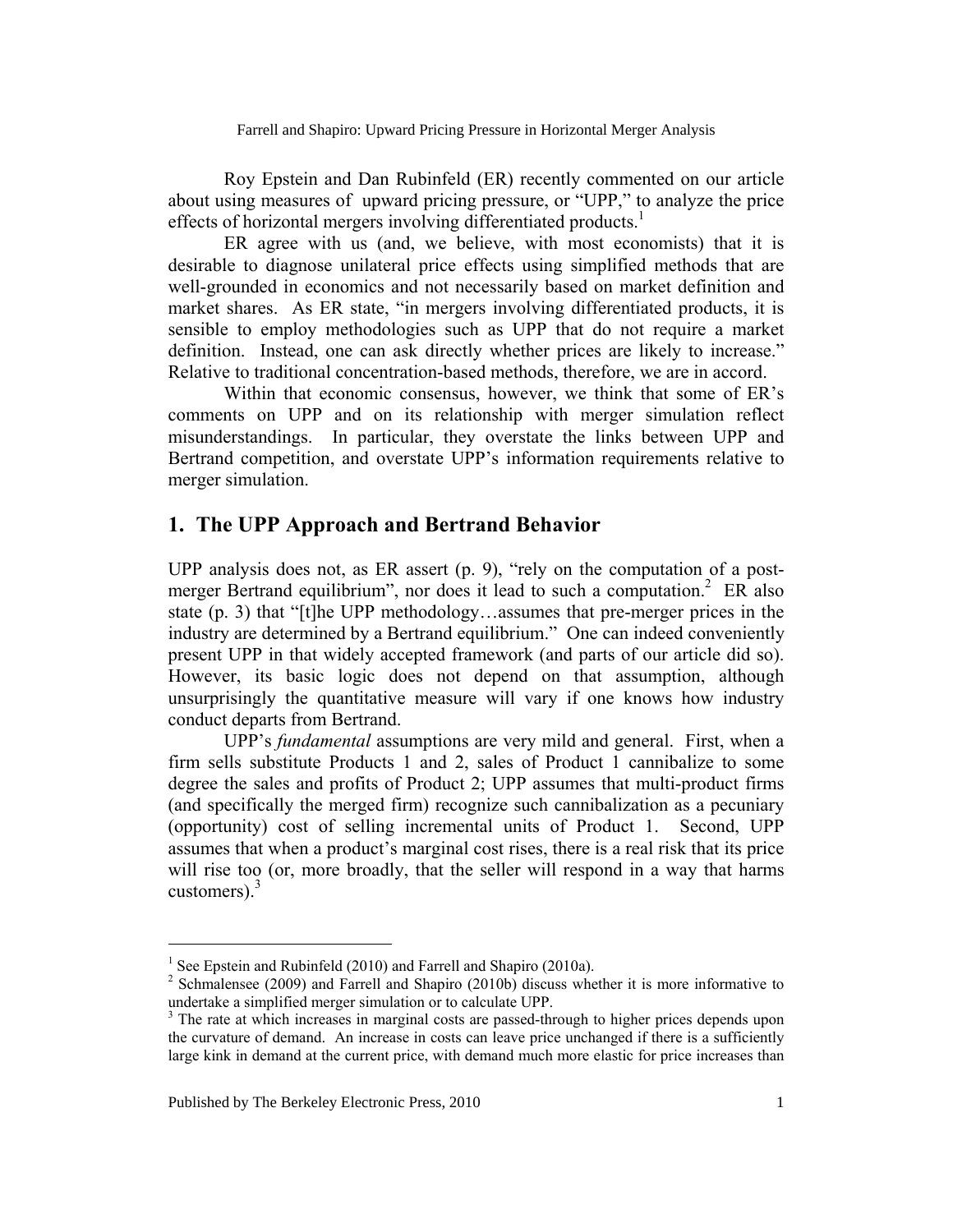These fundamental assumptions, described in our article (Section 2.A and the beginning of Section 2.F), do not even assume profit maximization, let alone Bertrand equilibrium. For instance, they hold if the firm maximizes any strictly increasing function of profits, revenues, and unit sales. They similarly hold if the firm maximizes long-run profits including its estimate (not visible to the outside analyst) of follow-on profits from incremental sales. They are also entirely consistent with a market in which prices are sticky and adjust only occasionally and only part of the way toward profit-maximizing levels.

How in practice should one *quantify* the incremental cannibalization term—the incremental impact on profits from Product 2 for each additional unit of Product 1 sold? In our view a very natural and practical benchmark is that the number of unit sales of Product 2 cannibalized by an additional sale of Product 1 is given by the diversion ratio,  $D_{12}$ , and that the incremental profitability of each of those sales is given by Product 2's absolute gross margin,  $P_2 - C_2$ . The formula  $D_{12}[P_2 - C_2]$  flows immediately from these intuitive and reasonable measures.

That formula is precisely correct if one can quantify the impact of an additional sale of Product 1 on Product 2 profits as if prices other than Product 1's price did not change. Thus Bertrand equilibrium is a sufficient condition for the formula to be precise. But it is not a necessary condition, nor even the only known sufficient condition. For instance, Scheffman and Simons (2010) have recently argued that differentiated-product prices are often sticky, which would provide an alternative sufficient condition.

As our earlier article also briefly discussed, Jaffe and Weyl (2010) have shown how to quantify upward pricing pressure for non-Bertrand modes of oligopoly behavior by making two adjustments to our formula.<sup>4</sup> The first adjustment substitutes a modified diversion ratio that holds fixed Product 2's price but allows for equilibrium price responses by firms other than the owners of Products 1 and 2. In the usual case of accommodating responses by differentiated-product rivals, those responses mitigate the demand lost by Product 1 when its price rises, and make it less likely that those consumers who do depart will choose those other products; thus this modified diversion ratio will exceed  $D_{12}$ . The second adjustment recognizes that when Product 2's price no longer

for price decreases. Scheffman and Simons (2010) challenge the assumption that higher costs generally lead to higher prices, arguing that substantial kinks at existing prices are common in differentiated-product oligopolies. Werden (2010) criticizes Scheffman and Simons' argument and argues that their claims are not supported overall by the empirical evidence. 4

<sup>&</sup>lt;sup>4</sup> Our article (p. 16, footnote 33) cited an earlier version of this article as Weyl (2010a).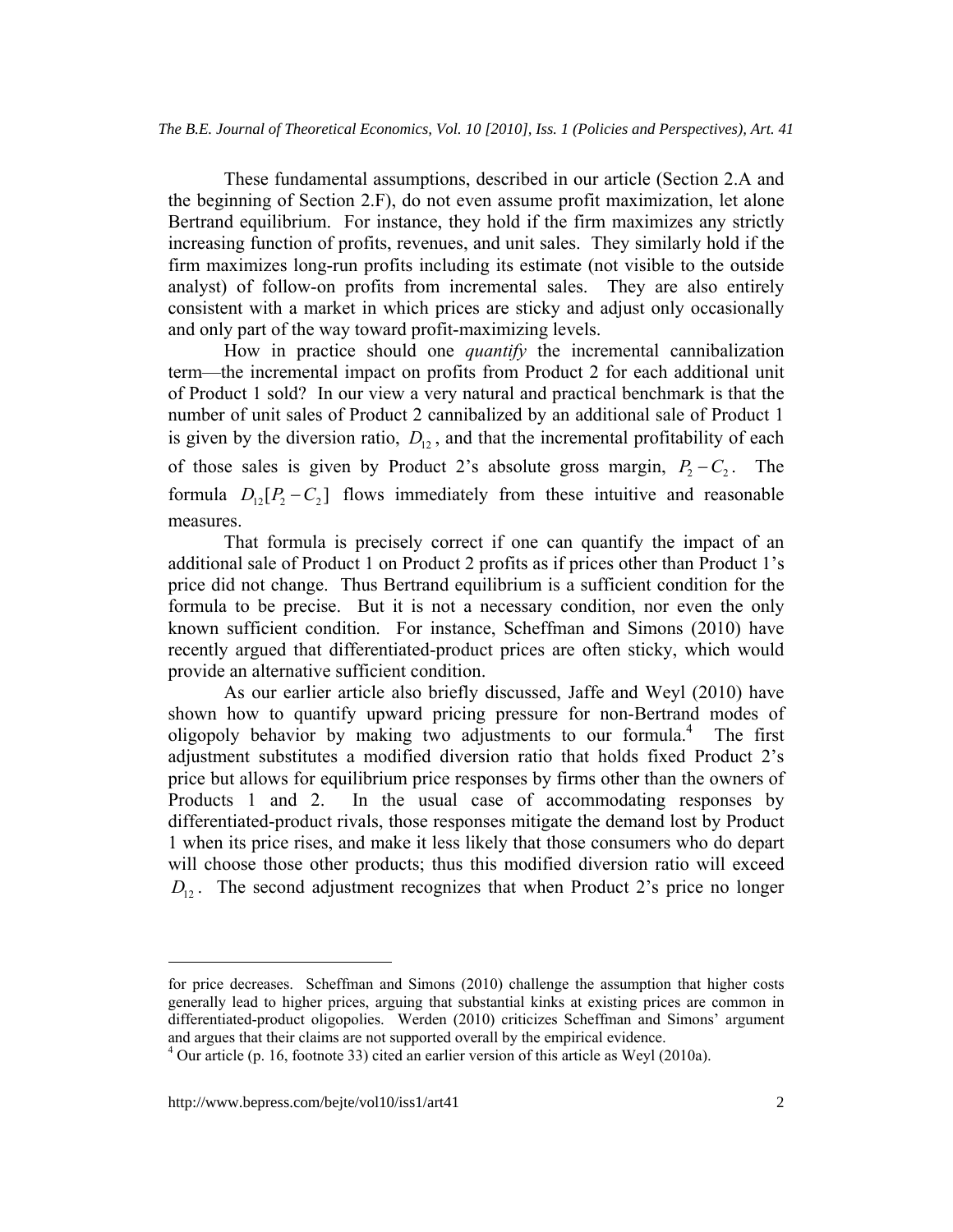responds to changes in Product 1's price, as it would have done pre-merger, that affects the incentive to raise the price of Product 1; in the usual case, this lowers upward pricing pressure. Thus, in the usual case these two adjustments work in countervailing directions, and it seems to us a reasonable practical approach, less heroic than many in alternative methods of merger analysis, to use  $D_{12}[P_2 - C_2]$  to gauge incremental profit cannibalization. That practical implementation of the robust core logic of UPP is indeed inspired by, and precise in the case of, Bertrand competition; but, as explained above, the basic UPP approach does not assume Bertrand competition, let alone require calculation of a Bertrand equilibrium.

#### **2. UPP Analysis is Not a Form of Merger Simulation**

ER claim (p. 2) to "show explicitly that UPP in fact is a special case of merger simulation." We do not think ER show that, nor that it is the case.

#### *A. Different Outputs*

 $\overline{a}$ 

Merger simulation in differentiated-product industries typically does "rely on the computation of a post-merger Bertrand equilibrium" to predict post-merger prices.<sup>5</sup> By contrast, UPP does not predict post-merger prices, but only predicts the *sign* of changes in price. The two methodologies thus have different outputs, with UPP's much less detailed.

Of course, the less detailed prediction can readily be derived from the more detailed. ER note two respects in which this is the case.

First, ER note that if there is upward pricing pressure for both products, merger simulation will predict price increases for both products for a merger generating the default level of efficiencies. We agree: indeed, that is the content of Proposition 1 in our paper.

Second, ER describe the calculation of critical marginal-cost efficiencies, which goes back at least to Farrell and Shapiro (1990) for the Cournot model and to Werden (1996) for Bertrand, $6$  and which is closely related to UPP. ER suggest that this is part of merger simulation, and they are of course correct that one can

<sup>&</sup>lt;sup>5</sup> Because merger simulation normally involves estimating a demand system, it also predicts quantities, although it is common in our experience for only the prices to be reported.

<sup>6</sup> These articles consider the minimum level of marginal-cost efficiencies necessary for a horizontal merger to have no adverse effect on consumer welfare. Williamson (1968) studied the critical level of constant-unit-cost efficiencies for a merger to have no effect on total welfare, but this does depend on non-local demand information.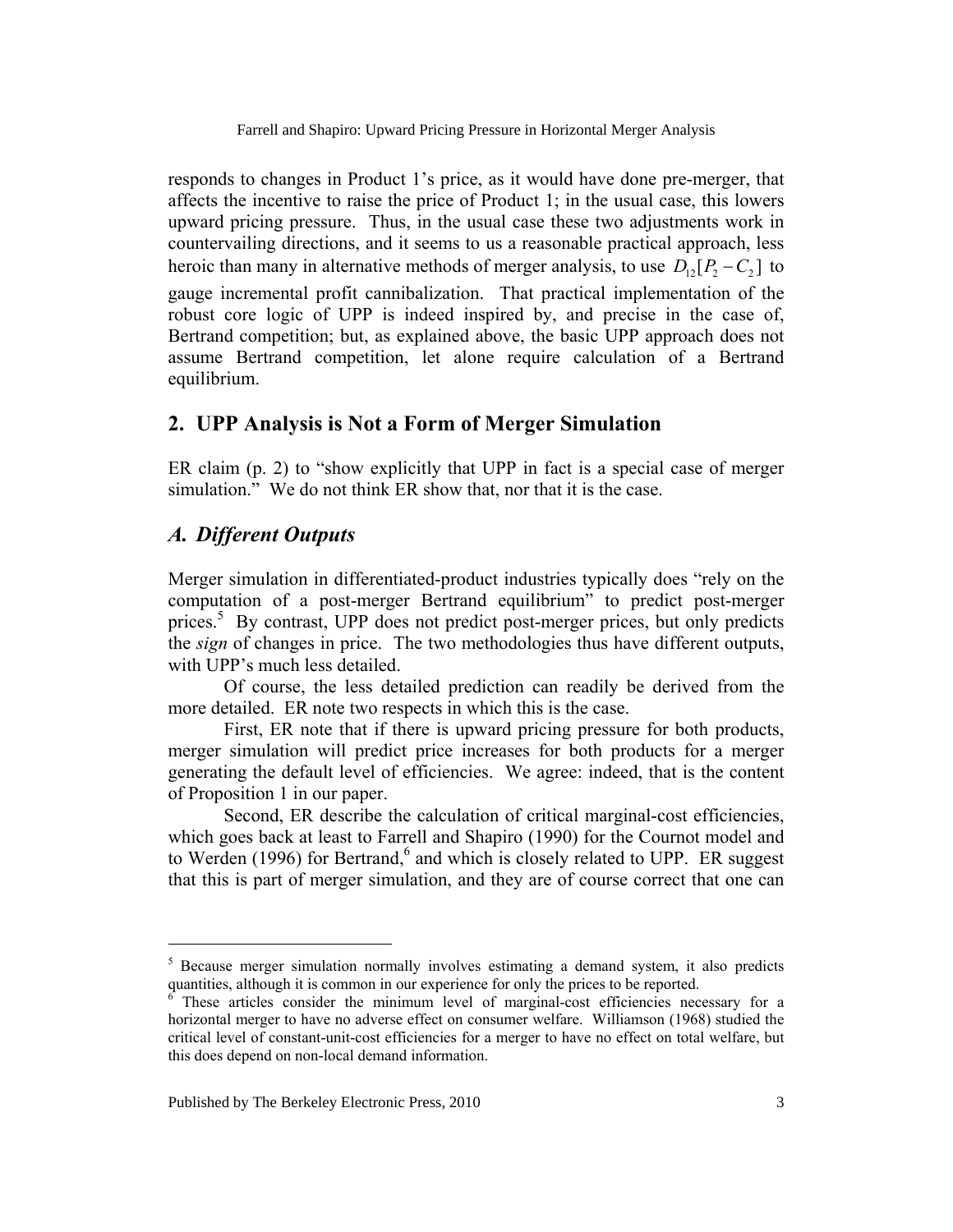derive that information from the output of a merger simulation that allows for such efficiencies.

In our experience, however, neither the sign of price changes nor the critical-efficiencies exercise is what antitrust economists generally mean by "merger simulation."<sup>7</sup> And, as we discuss next, if these are the desired outputs, a typical merger simulation is a far more elaborate exercise than is needed to produce those outputs.

### *B. Different Inputs*

 $\overline{a}$ 

Unsurprisingly in view of their different outputs, UPP and merger simulation rely on different input data. ER correctly note that the data required for UPP can be derived from that required for merger simulation, but of course that one-way statement is very far from equivalence of the data requirements. ER miss this point when they state (p. 2): "The main innovation in UPP is framing the analysis in terms of diversion ratios, while merger simulation models are conventionally calibrated using own and cross-price elasticities. But this is often more a matter of form rather than substance because diversion ratios and elasticities measure essentially the same thing."

Certainly one can derive the diversion ratio using the ratio of a cross-price elasticity to an own-price elasticity, as in ER's equation (2). But even if measuring a ratio of two elasticities and a ratio of quantities were "essentially the same thing" as measuring one number, $8$  that misses two big differences in information (or assumption) requirements between UPP and merger simulation. First, while those inputs suffice for the diversion ratio, merger simulation requires far more. And second, there are other significant ways to estimate the diversion ratio.

 $<sup>7</sup>$  For instance, while Werden (1996) stressed that the critical-efficiencies calculation is robust to</sup> demand specification, Werden et al. (1999) stressed that "merger simulation" seeks to predict post-merger variables and depends sensitively on demand curvature. These results have been explored further in the merger simulation literature (see for instance Froeb et al. 2005; Slade 2009), and prior to ER we have seen no usage suggesting (for instance) that the robust criticalefficiencies calculation disproves concerns that "merger simulation" is sensitive in this way. 8

<sup>&</sup>lt;sup>8</sup> ER analogize (p. 5) the difference as "measuring temperature in Fahrenheit or Celsius," but it could be more like measuring temperature by estimating a wind-chill factor and gauging wind speed. Such a roundabout method may not be practical, and even when feasible is prone to additional measurement error.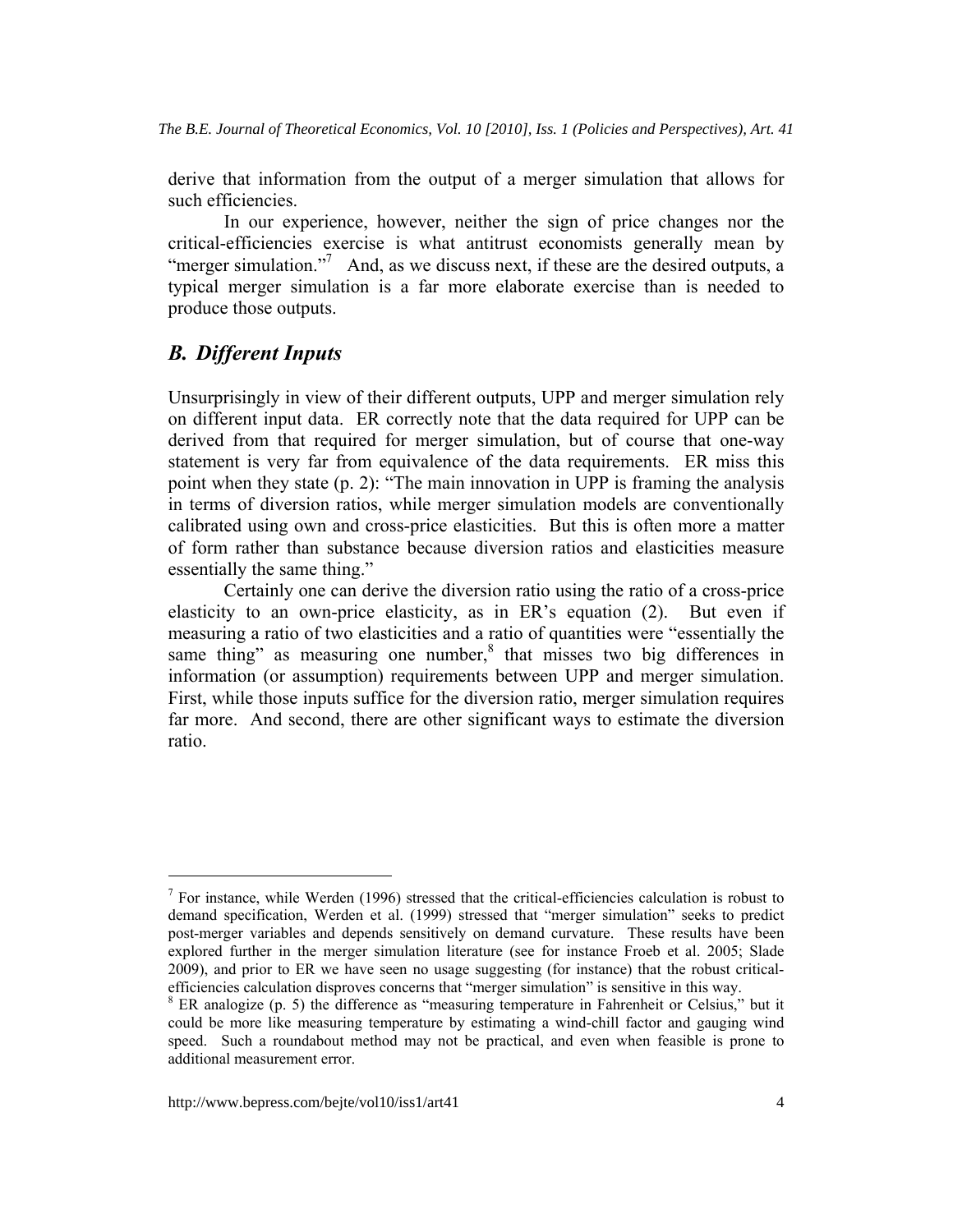#### **1. Information Requirements for Full Merger Simulation**

Merger simulation requires estimating—or being willing to assume—not only first derivatives (own and cross) at pre-merger equilibrium, but also the behavior of demand away from pre-merger equilibrium. A condensed form of this additional information requirement is that even local pass-through rates depend (as we have known at least since Bulow and Pfleiderer (1983)) on second as well as first derivatives. As Froeb et al. (2005) noted, the "shape" of the demand curve is often not independently estimated but rather assumed by the econometrician's choice of functional form to estimate. Merger simulation also typically requires strong supply-side assumptions, not only about conduct (such as Bertrand equilibrium) but also about cost structure.

ER (p. 5) "stress that knowledge as to the magnitude of the diversion ratio often comes from the specification and estimation of a demand system." But it often does not. And even where it does, it comes from only a little of the relatively grand exercise of specifying and estimating a full demand system.

Returning to the focus on critical efficiencies, ER note (p. 6) that "UPP has requirements that are essentially the same as the requirements of standard merger simulation when the goal is to identify "price neutral" efficiencies." But as noted above, that is not the usual goal of a merger simulation.

#### **2. Other Ways to Learn About the Diversion Ratio**

ER acknowledge (p. 8) that "there may be situations in which it is possible to measure diversion ratios directly." In our antitrust experience, these situations are common. For example, historical or documentary evidence from win/loss reports, discount approval processes, or customer switching patterns, can be highly informative about the diversion ratio, but yet may be uninformative about either own or cross-elasticities, and is often available when one cannot promptly and reliably estimate the entire demand system—especially with the (second-order and non-local) precision needed for merger simulation.

Describing one such approach, ER comment (p. 8) that "A plausible assumption in many instances is that diversion is proportional to current market shares." As we discussed in our paper,  $9$  market shares can indeed be a useful starting point for estimating diversion ratios, when combined with an estimate of market-wide recapture: specifically, if "each product's market share is reflective

<sup>9</sup> See also the 1992 *Horizontal Merger Guidelines*, Federal Trade Commission and Department of Justice (1992), section 2.211. The Guidelines were revised in August 2010.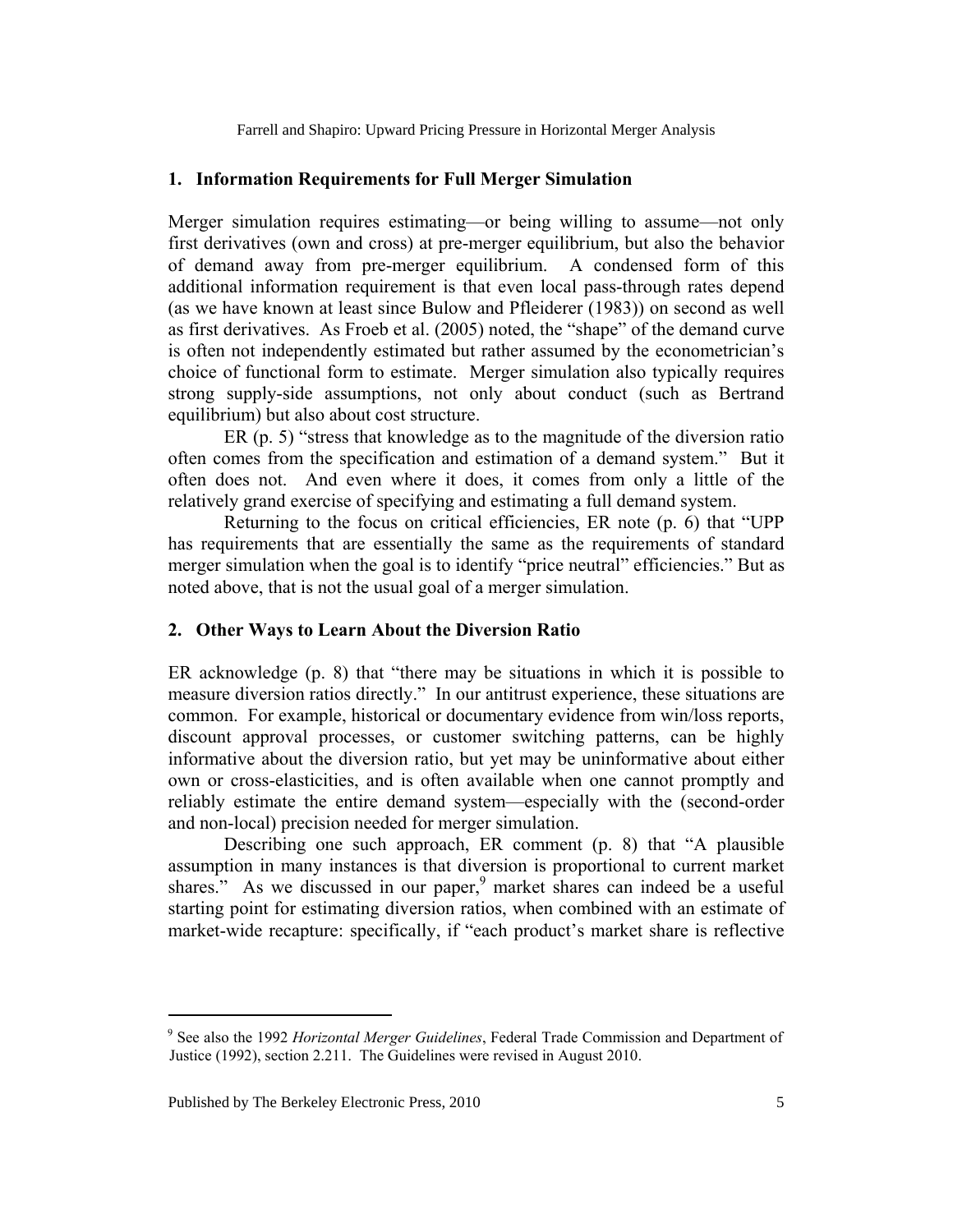of not only its relative appeal as a first choice to consumers… but also its relative appeal as a second choice"<sup>10</sup> then  $D_{12} \approx Rs_2 / [1 - s_1]$ .<sup>11</sup>

#### **3. Conclusion**

ER state (p. 3): "…we show that UPP offers an alternative way to generate approximations to the parameters used in a merger simulation model." This is certainly not how we conceive of UPP. We would say UPP is a simple and very robust method of determining whether a merger with a default level of efficiencies is likely to lead to higher prices.

ER conclude (p. 9) by stating: "Conceptually, UPP is a special case of merger simulation. Both UPP and the more general merger simulation approach rely on the computation of a post-merger Bertrand equilibrium with differentiated products and merger-specific efficiencies." As explained above, this statement is not correct: the UPP approach does not rely on the computation of a post-merger Bertrand equilibrium. Perhaps this misunderstanding explains why ER consider UPP analysis as a "special case of merger simulation." We do not.

By their nature, comments and replies often focus on points of difference rather than points of agreement. Taking a broader view, we agree with ER that both UPP analysis and merger simulation can be very useful tools for analyzing the unilateral price effects of mergers; and both tools draw on some of the same economic logic. For the reasons above, however, we do not agree that they are essentially the same tool. Far less information is needed to determine whether there is upward pricing pressure than to conduct merger simulation. This is not magic: UPP requires less information because it is less ambitious. We see UPP analysis as a useful half-way house between using diversion ratios to gauge whether the merging products are close substitutes, and performing full-fledged merger simulation.

<sup>&</sup>lt;sup>10</sup> 1992 *Horizontal Merger Guidelines* section 2.211.<br><sup>11</sup> ER continue (p. 8), "When that assumption fails to hold the UPP diagnostic is likely to generate misleading results." [footnote omitted] We presume that this simply means that assuming diversion ratios to be proportional to market shares could give misleading results if that assumption is wrong.